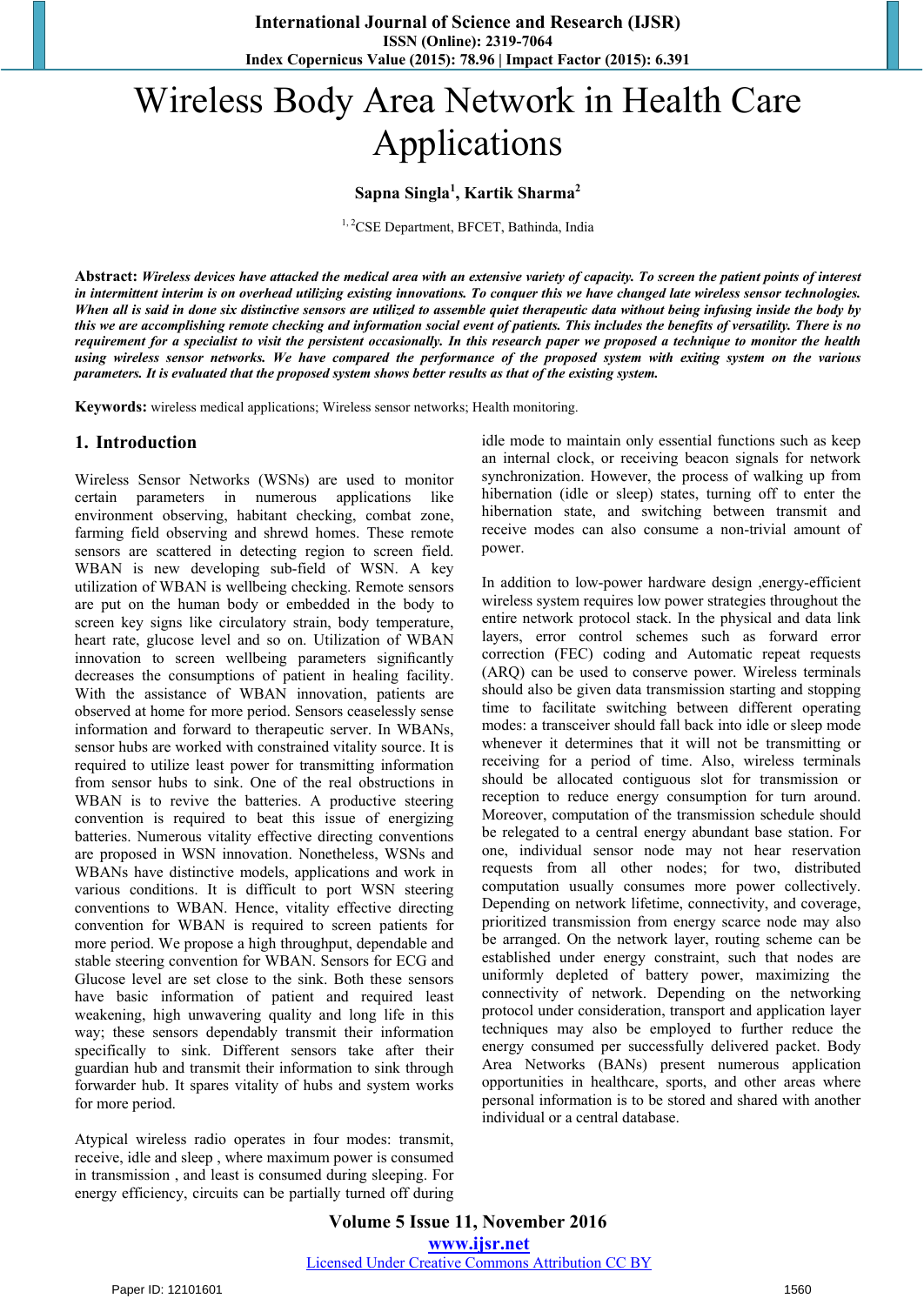#### **2. Literature Survey**

Reza Khalilian et al.[2016] "An Efficient Method To Improve WBAN Security" This paper presents a new method which helps to improve the security issues of WBANs. The goal of this paper is to decrease the required memory control packets complexity, controlling buffer over flow and controlling the existing damage by using high transferring speed of data between nodes. In this paper the security is improved by using AES-256 scheme.

Uttara Gogate et al.[2016], Healthcare advancements have effectively entered the Wireless age through utilization of Wireless systems. Crucial medicinal services administrations, for example, restorative information examination, therapeutic checking and ready administrations are today plausible to ordinary citizens through this use of Wireless systems. These systems will fundamentally change Healthcare by giving elements of portability, adaptability and consistent observing. A cost proficient, vitality effective and reduced outline is displayed to encourage further advancement of this worldview.

Prof. Prashant S Bibave et al.[2016],A wireless Sensor Network system is having the capacity to screen the Human Health, Structural wellbeing observing for building, spans. In this paper a review on Human wellbeing checking and Structural wellbeing observing is appeared by utilizing remote sensors system. Distinctive applications by remote sensors for social insurance framework are examined. Specialized difficulties with respect to social insurance framework are clarified. Use of omnipresent for basic checking likewise clarified. The focal points and utilizations of remote Sensor Network framework additionally examined. This paper is absolutely an overview of prior work of various Authors.

Nitya et al[2013], In this paper authors propose a system architecture for smart healthcare based on an advanced Wireless Sensor Network (WSN). It particularly targets helped living occupants and other people who may profit by consistent, remote wellbeing observing .It displays best practices in remote sensor system outline for human services applications. Taking into account the most vital angles like force productivity and security which control the advancement of a remote sensor system based applications.

Anurag Tiwari et al.[2016] "Security and Privacy in E-Healthcare checking with WBAN" WBAN are to a great degree vital for those individuals which are experiencing sicknesses like heart related ailments ,rationally agitated patients ,pregnant lady, and so on, they require constant perception .Since because of web related every one of these exercises ,they require more security. So this paper exhibits a security and protection related issues.

# **3. Proposed Methodology**

Wireless body area network is an extension of wireless sensor network. In the process of WBAN sensor nodes has been placed on the human body parts to sense various types of information. Sensed information has been transmitted over the network using sink node. Sink node available in the network use different information for data collection from the sensor nodes. Sensor node transmits information based on routing protocol for data transmission over the network. In the purposed work different nodes have been used for data forwarding and data aggregation over the network.

In the purposed work various sensor nodes have been deployed over the network that used for sensing information. These nodes have to be route selection on the basis of energy consumption over the network. Energy is the main constraint for network lifetime. Energy awareness has to be achieved on selection of path defined by the system.



**Figure 4.1:** Flow of Purposed Work

This figure represents flow of the purposed work that has to be carried out for data transmission over the network. In the purposed work various steps must be carried out for achievement of desired objectives. In the purposed work energy aware cluster based routing strategy has been used for network deployment.

In this deployment various phases has been used for development various phases has been initialized for sensing and transmitting information over the network.

#### **A. Parameter Setup Phase**

In this phase of networking various parameters have been initialized for network deployment and configuration. These parameters are essential for nodes configuration and nodes data transmission over the network.

| Parameters             | Value            |
|------------------------|------------------|
| Number of Nodes (n)    | 12               |
| Total Energy (E)       | 0.5              |
| Energy transmission    | 50 <sub>nl</sub> |
| (ETX)                  |                  |
| Energy Receiving (ERX) | 50 <sub>nl</sub> |
| Data Aggregation       | 50 <sub>nl</sub> |
| Energy (EDA)           |                  |
| Message Size (S)       | 4000 bits        |
| Frequency $(f)$        | 2.54 GHz         |

**Table 4.1:** Simulation Parameters Setup

The above table represent various simulation parameters that have been defined in the purposed work for simulation process. In the purposed work these different parameters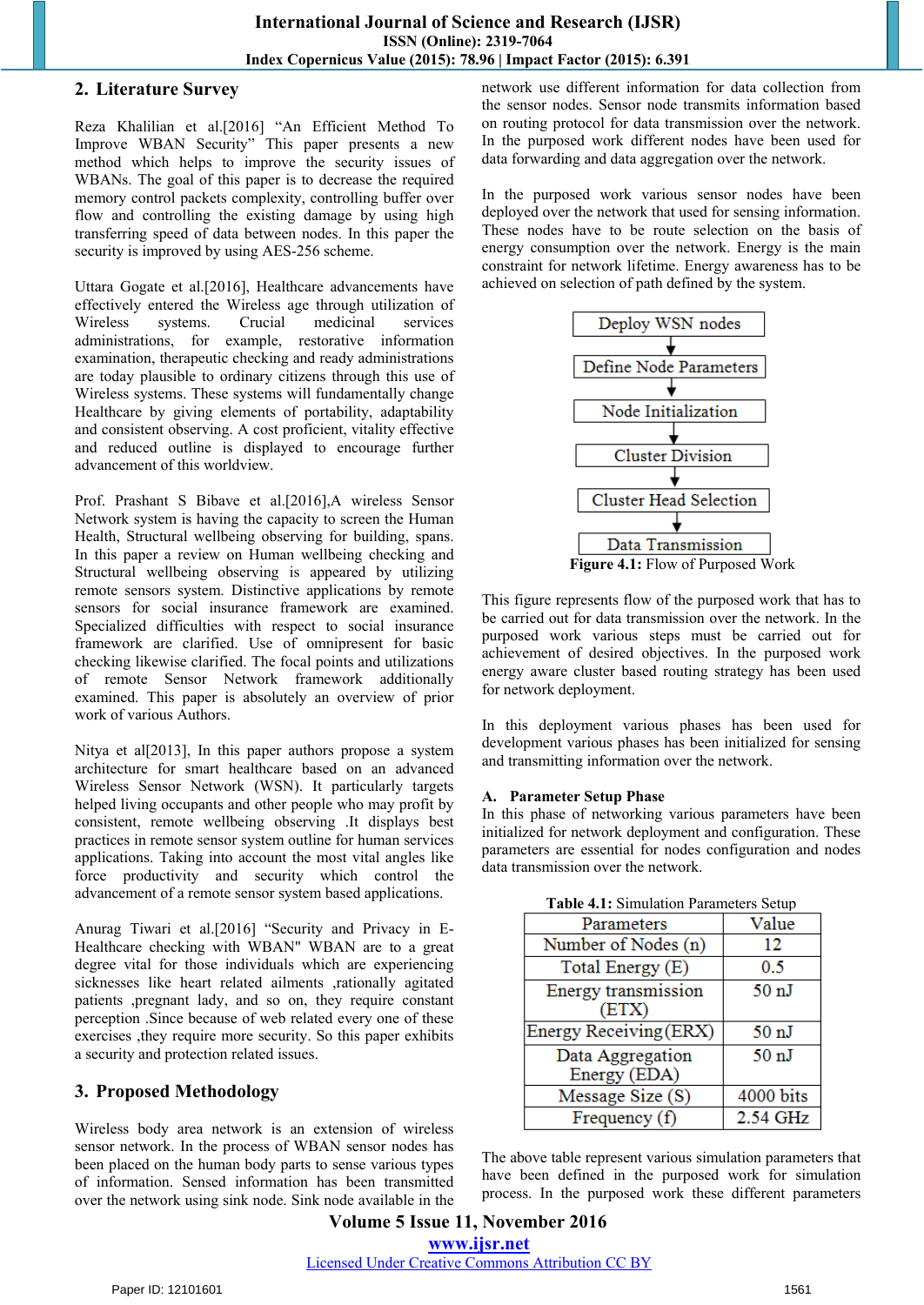have been used for network initialization and data transmission.

#### **B. Deployment of Nodes**

After initialization of different parameters of simulation nodes deployment has been done for sensing information. After deployment of the sensor nodes sink node has been deployed on human body so that it at equidistance from the entire deployed sensor nodes. After deployment of the nodes at different locations on body parts distance between different nodes has been measured by using distance computation formula. The nodes are deployed having x & y co-ordinates at a particular location.

$$
d = \sqrt{(x_2 - x_1)^2 + (y_2 - y)}\tag{4.1}
$$

Equation (4.1) represents distance computation for two different nodes that are placed at different locations (x1,y1) and (x2, y2). On the basis of distance nodes have been divided into different clusters. Distance between different nodes is also used for energy calculation in data transmission.

#### **C. Cluster Head Selection**

After deployment of sensor nodes in the body environment cluster division has been done. On the basis of nodes density clusters have been divided in the network. After cluster division distance between different cluster members has been measured and energy available at a particular node has been measured. On the basis of maximum energy containing node cluster head has been evaluated.

Transmission energy has been computed by using equation (4.2)

$$
ETX = (ETX + EDA) * S * d^4 \tag{4.2}
$$

Receiving energy has been computed by using equation (4.3)

$$
ERX = (ERX + EDA)^*S \tag{4.3}
$$

Residual energy is the energy that has been available to particular node is amount of energy available to a node after transmission of data from nodes to base station. This energy has been computed by using this equation (4.4).

Residual Energy= E - (ETX+EDA)\*S\*d^4 (4.4)

On the basis of residual energy and mean distance from the cluster member nodes selection of cluster head has been done. The node containing maximum energy and at minimum mean distance from all the nodes within a cluster has been elected as cluster head node. After election of cluster head hello message has been broadcast by the cluster node about its location, id and neighbor nodes.

#### **D. Start-up Phase**

In this phase, the sink broadcasts a HELLO packet to all the nodes. Each node receives this packet and stores the location of the sink. Then each node broadcasts a packet which contains the ID of a node, its location and the value of the residual energy. In this way, all nodes are updated with the location of neighboring nodes, position of the sink and possible routes to the sink. Fig. 4.2 depicts the format of the HELLO packet.



#### **E. Routing Phase**

After selection of cluster head in a cluster data transmission from the routes has been started. In this process nodes that have to transmit data these nodes sense information from the human body. After sensing information route has been selected for sensed information. In the purposed work distance between cluster head and sink has been measured. Nodes between the clusters transmit sensed information to elected cluster head node and cluster head measure distance from sink node. On the basis of distance cluster head can transmit information directly to base station and with help of other cluster heads available in the network. In transmission of data TDMA approach has been used. This approach that has been used for transmission of data provides time slot for all the nodes available in the network so that easily information can be transmit to base station without any collision.

#### **F. Parameter Analysis**

After routing phase data transmission has been done. In the purposed work network lifetime, packet transmit has been measured for performance evaluation. Network lifetime is the process that provides information about network performance on the basis of different energy levels. As network lifetime increases cost management for WBAN is decreased.

# **4. Results and Discussion**

Wireless Body Area Sensors are used to monitor human health with restricted vitality assets. Diverse vitality effective steering plans are utilized to forward information from body sensors to medicinal server. It is critical that detected information of patient dependably got to restorative pro for further examination. At whatever point sink hub leaves from transmission scope of hubs, it utilizes a hand-off hub which gather information from sensor hubs. In pioneering convention, at whatever point quiet moves his hands, the remote connection of sink with sensor hubs detaches. Vitality Consumption is fundamental issue in the Wireless Sensor Network. To minimize energy consumption and to increase the throughput, we propose a new scheme. In our results we are elimination all these problems by analytical study of various routing protocols in the Wireless Body Area Networks (WBANs) which mainly focus link efficiency of networks that had high impact on network performance &Proposed design of a reliable and power efficient routing protocol for Wireless Body Area Networks (WBANs). We are Implementing WBAN routing protocol based on proposed cost function. Wireless Body Sensor networks with any nodes will be implemented to carry out extensive simulations. The sensor field's dimension will be 0.01 Kilometre Square. Then the transmission power, receiving power and electronics power of each node will be calculated. If the txc, trx and elx power is low then the node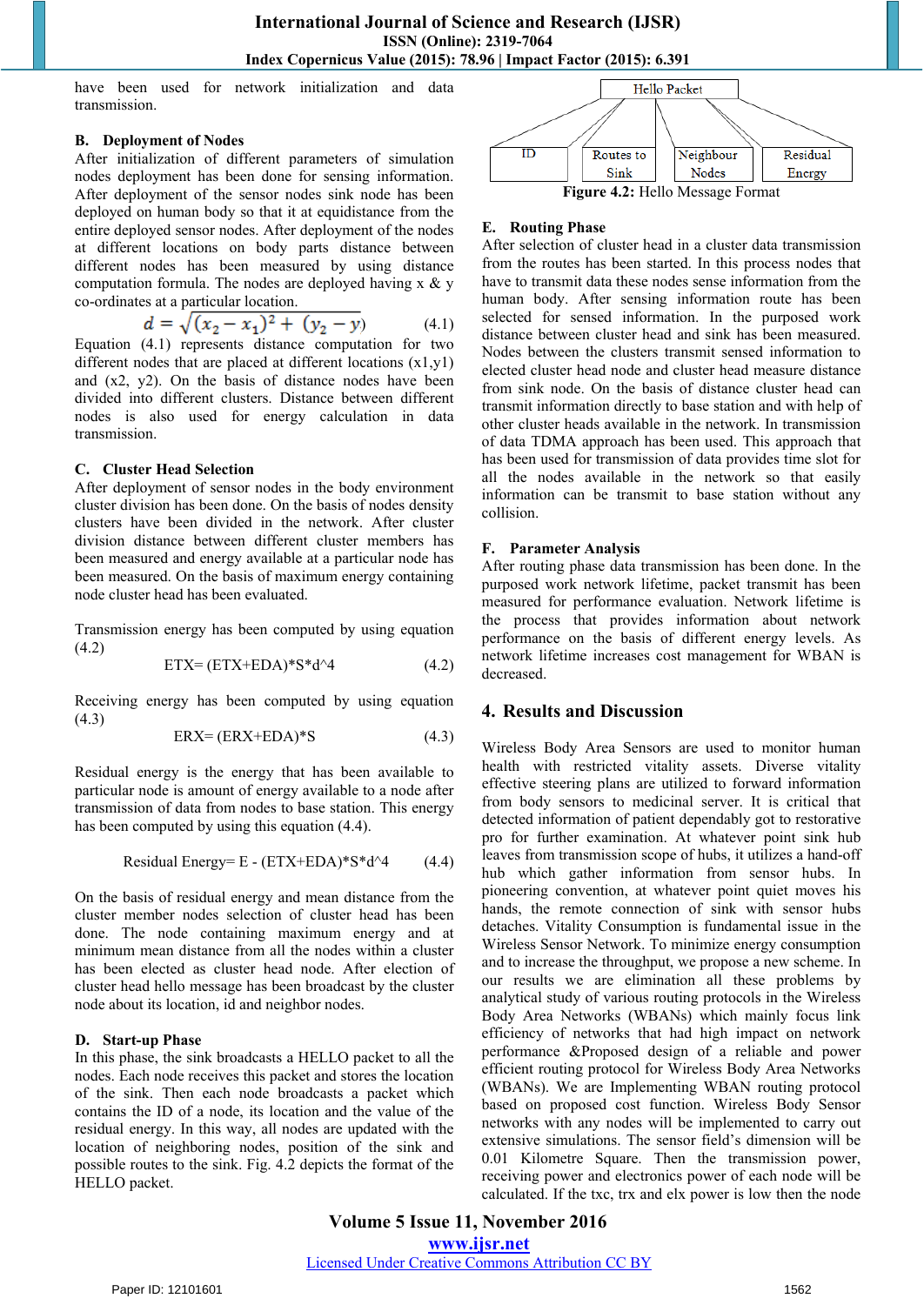will be simulated to die. The alive nodes will be found out and which node has high energy will become a cluster head.

#### **a) Performance Parameters**

Given below are some key parameters considered for performance of WBAN. Dentition of performance metrics is given in following subsections.

- 1) Network lifetime: It represents the total network operation time till the last node die.
- 2) Stability period: Stability period is the time span of network operation till the rest node die. The time period after the death of rest node is termed as unstable period.
- 3) Throughput: Throughput is the total number of packets successfully received at sink.
- 4) Residual Energy: In order to investigate the energy consumption of nodes per round, we consider residual energy parameter to analyze energy consumption of network.
- 5) Path Loss: Path loss is the difference between the transmitted power of transmitting node and received power at receiving node. It is measured in decibels (dB).

The following graph represents the comparison between the existing and proposed system on the basis of total number of dead nodes.



**Figure 5.5:** Represent Dead nodes

This graph is use to represent the Dead nodes in the graph. Dead nodes mean these nodes whose energy is zero. The Red line is used to represent the BEC protocol and blue line is used to represent the dynamic clustering.

The following graph represents the comparison between the existing and proposed system on the basis of total number of alive nodes.



**Figure 5.5:** Represent alive nodes

This graph is used to represent the Alive nodes in the graph. Alive nodes are those nodes whose send and receive data successfully during transmission& whose energy level is not zero. The Red line is used to represent the BEC protocol and blue line is used to represent the dynamic clustering.

The following graph represents the comparison between the existing and proposed system on the basis of total number of packets sent to base station.



**Figure 5.7:** Represent Packet to BS

This Figure is use to represent to Packet to base station. It means how much packets received by base station successfully. The Red line is used to represent the BEC protocol and blue line is used to represent the dynamic clustering.

# **5. Conclusion and Future Scope**

#### **a) Conclusion**

Wireless Sensor Networks (WSNs) are used to monitor certain parameters in many applications like environment monitoring, habitant monitoring, battle field, agriculture field monitoring and smart homes. These wireless sensors are dispersed in sensing area to monitor field. WBAN is new emerging sub-field of WSN. Wireless Body Area Sensors are used to monitor human health with limited energy resources. Different energy efficient routing schemes are used to forward data from body sensors to medical server. It is important that sensed data of patient reliably received to medical specialist for further analysis.